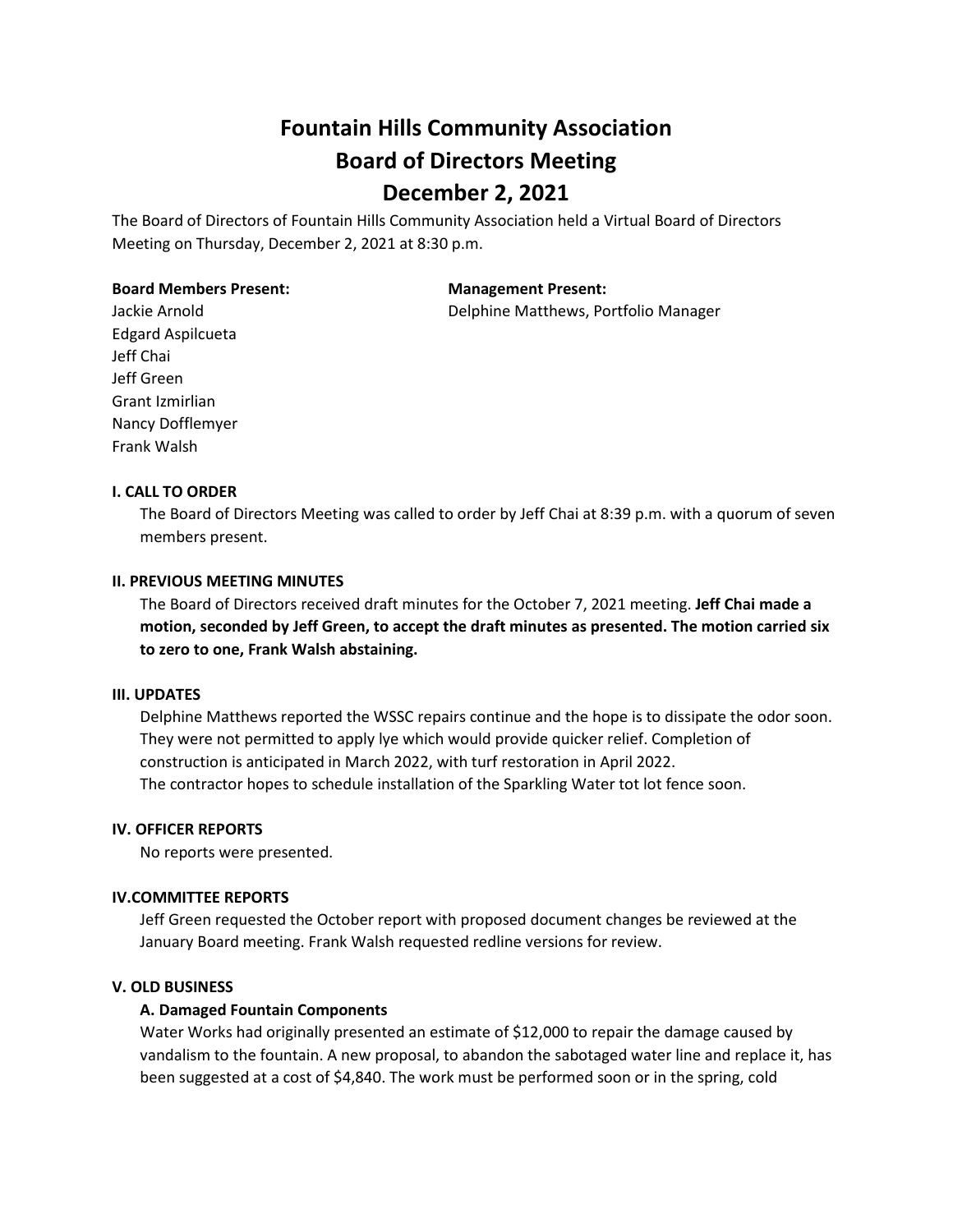Fountain Hills Community Association Board of Directors Meeting December 2, 2021

> temperatures are not conducive to the process. The Board of Directors tabled this item for future action.

Frank Walsh reported that the fountains had been winterized but lights left on. Management will check with Water Works whether the lights should be shut off if not submerged. Delphine Matthews noted one of the pump storage units has also been vandalized.

Jeff Chai inquired about fencing surrounding the fountain in the single-family home area. Delphine Matthews noted the Board of Directors had not provided a resolve.

## **B. Harmony Woods Lane Playground Proposal**

Delphine Matthews presented Brightview's preliminary estimate to relocate the Harmony Woods Lane playground to the island area. Preparation of this area is quoted at \$36,000; the scope includes tree and stump removal and levelling, grading and packing the earth. The playground size would be similar to the Lake Geneva Way lot. New play equipment and fencing would be an additional expense. The site preparation would be an operating expense while the equipment is part of the reserve replacement schedule.

The Board of Directors considered options to improve the existing space by reducing its seclusion and increasing security; lighting, shrubbery pruning and/or removal and fence installation were suggested. Frank Walsh noted that this space has been a challenge for the neighborhood for years, prior discussions with homeowners indicated a preference for relocation. The trash can has been replaced several times due to fire damage. A gate near Clopper Road should be repaired to reduce access to the storm water maintenance trail. Jeff Green identified the Townes of Chestnut Oaks has a nearby playground and recommended discussion regarding sharing this amenity with the Harmony Woods Lane residents. Jeff Chai inquired how insurance might cover this situation. Clay Vaughan stated the island location would have traffic concerns; the current site exhibits a drainage problem, standing water regularly occurs.

No action was taken on this agenda topic.

## **VI. NEW BUSINESS**

## **A.2022 Landscaping Maintenance Proposal**

The Landscape Committee had reviewed the maintenance contract with Brightview Landscaping and recommends the Board of Directors approve the 2022 proposal for \$184,000. Some increased services include four rather than two shrub pruning visits, three as opposed to two leaf removals, twenty-six mowing visits (previously twenty-two) and aeration and over seeding of twenty-five percent of the turf areas.

Frank Walsh asked whether comparative quotes had been solicited; Delphine Matthews replied the Committee had declined comparative bids earlier in the year, but quotes could be requested from other contractors for review at the January 2022 Board meeting. However, as the winter season is at hand, the community stands the chance of not having a snow removal contractor engaged should no decision be made regarding the landscape maintenance contract. Brightview Landscaping, like many of its competitors, will only perform snow removal for properties where they perform the maintenance services. Nancy Dofflemyer explained the Landscape Committee had not been clear that the landscape and snow contracts were co-dependent; she recommended accepting the one-year contract and initiating a bid process in July 2022. Jeff Chai observed not having a snow removal agreement is a liability for the Association. Jeff Green noted the quote of